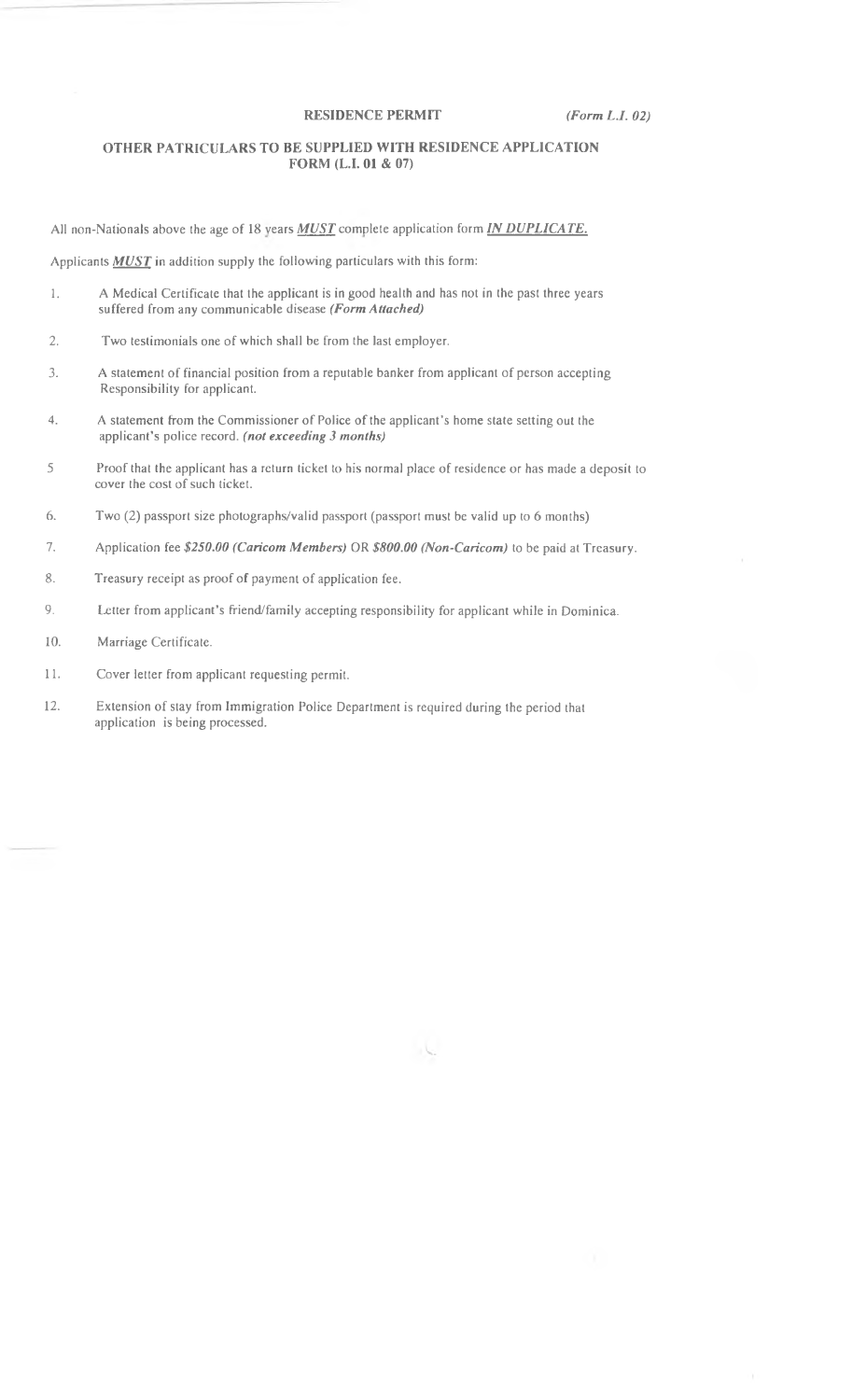## THE IMMIGRATION AND PASSPORT ACT, CHAP. 18:01 OF 1990<br>APPLICATION FOR PERMIT TO RESIDE/WORK IN DOMINICA

| NAMES AND AGES OF CHILDREN BELOW THE AGE OF 18 YEARS ACCOMPANYING YOU: |                                                                                                                                                                                                                                |  |
|------------------------------------------------------------------------|--------------------------------------------------------------------------------------------------------------------------------------------------------------------------------------------------------------------------------|--|
|                                                                        | <u> 1980 - Jan Samuel Barbara, margaret eta bat zen bat zen bat zen bat zen bat zen bat zen bat zen bat zen bat z</u>                                                                                                          |  |
|                                                                        | <u> 1980 - Johann Harry Harry Harry Harry Harry Harry Harry Harry Harry Harry Harry Harry Harry Harry Harry Harry</u>                                                                                                          |  |
|                                                                        |                                                                                                                                                                                                                                |  |
|                                                                        | CONTACT TELEPHONE NO(S).: University of the contract of the contract of the contract of the contract of the contract of the contract of the contract of the contract of the contract of the contract of the contract of the co |  |
|                                                                        |                                                                                                                                                                                                                                |  |
|                                                                        | NATIONALITY: AT BIRTH IF DIFFERENT: A LONGITY:                                                                                                                                                                                 |  |
|                                                                        |                                                                                                                                                                                                                                |  |
|                                                                        |                                                                                                                                                                                                                                |  |
|                                                                        |                                                                                                                                                                                                                                |  |
|                                                                        |                                                                                                                                                                                                                                |  |
|                                                                        | REASONS FOR WISHING TO SETTLE HERE: The contract of the contract of the contract of the contract of the contract of the contract of the contract of the contract of the contract of the contract of the contract of the contra |  |
|                                                                        | HAVE YOU BEEN OFFERED EMPLOYMENT?                                                                                                                                                                                              |  |
|                                                                        | NAME OF FIRM OR AGENCY MAKING OFFER: The Material Contract of the Contract of the Contract of the Contract of the Contract of the Contract of the Contract of the Contract of the Contract of the Contract of the Contract of  |  |
|                                                                        | HAVE YOU ANY SPECIAL SKILLS OR TRAINING?                                                                                                                                                                                       |  |
|                                                                        | PROFESSIONAL OR OTHER QUALIFICATIONS: PROFESSIONAL OR OTHER ASSESSIONAL CONTRACT ON A SERVICE OF A SERVICE OF STRAIN AND THE STRAIN OF STRAIN AND THE STRAIN AND THE STRAIN OF STRAINING AND THE STRAINING OF A STRAINING OF A |  |
| the control of the control of the control of                           |                                                                                                                                                                                                                                |  |
|                                                                        | DEPOSIT FOR PASSAGE: CAN YOU MEET THIS ?: RETURN TICKET:                                                                                                                                                                       |  |
|                                                                        | STATE NO. OF PREVIOUS PERMIT.                                                                                                                                                                                                  |  |
|                                                                        |                                                                                                                                                                                                                                |  |
|                                                                        | SCHEDULED DATE OF ARRIVAL:                                                                                                                                                                                                     |  |
|                                                                        |                                                                                                                                                                                                                                |  |

Signature of Applicant

 $\overline{Date}$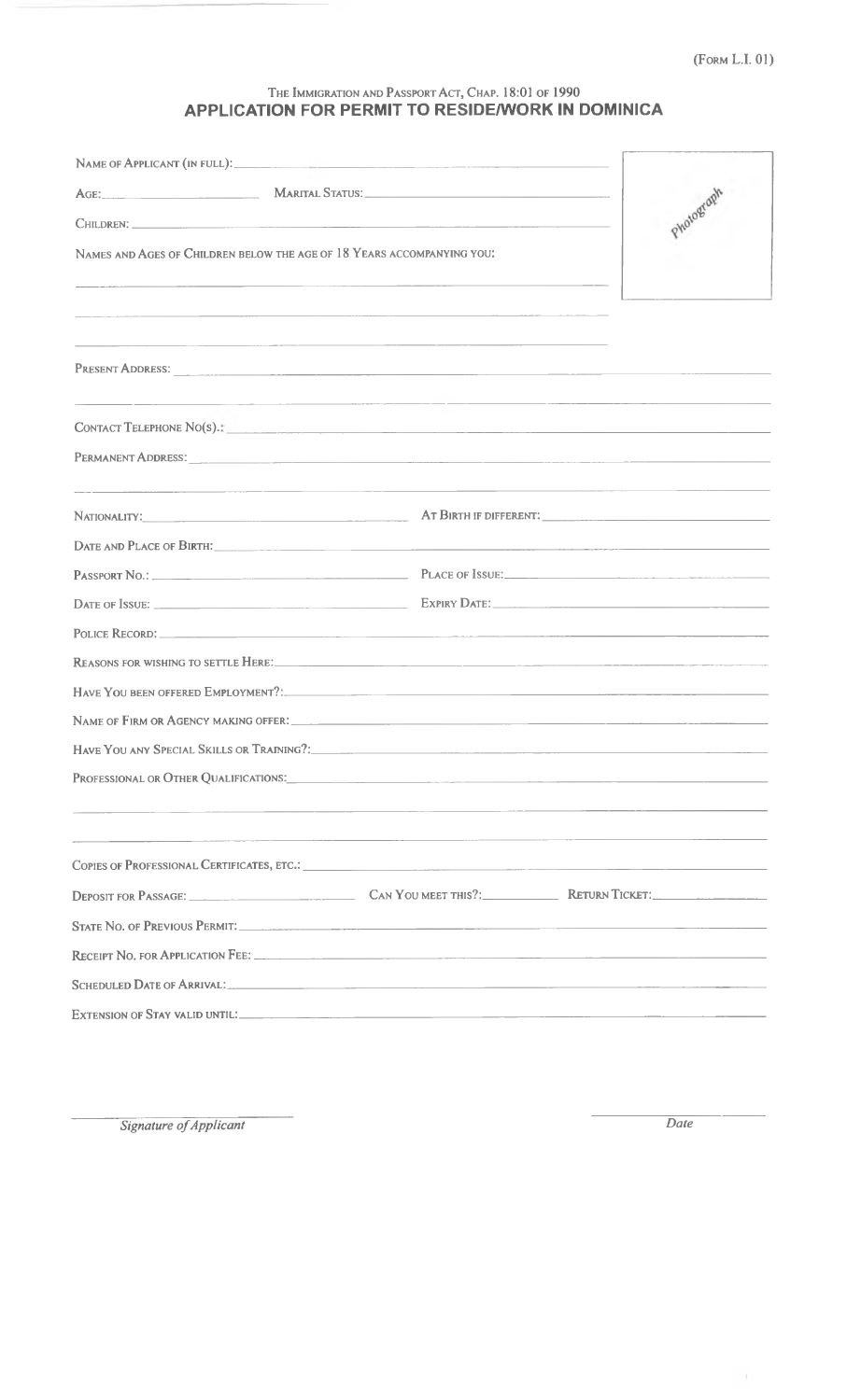## THE IMMIGRATION AND PASSPORT ACT, CHAP. 18:01 OF 1990<br>APPLICATION FOR PERMIT TO RESIDE/WORK IN DOMINICA

| NAME OF APPLICANT (IN FULL): The contract of the contract of the contract of the contract of the contract of the contract of the contract of the contract of the contract of the contract of the contract of the contract of t |                                                           |                                                                                                                                                                                                                                |                                                                                                                       |  |
|--------------------------------------------------------------------------------------------------------------------------------------------------------------------------------------------------------------------------------|-----------------------------------------------------------|--------------------------------------------------------------------------------------------------------------------------------------------------------------------------------------------------------------------------------|-----------------------------------------------------------------------------------------------------------------------|--|
|                                                                                                                                                                                                                                |                                                           | AGE: MARITAL STATUS: NARITAL STATUS:                                                                                                                                                                                           |                                                                                                                       |  |
|                                                                                                                                                                                                                                |                                                           | Photograph                                                                                                                                                                                                                     |                                                                                                                       |  |
| NAMES AND AGES OF CHILDREN BELOW THE AGE OF 18 YEARS ACCOMPANYING YOU:                                                                                                                                                         |                                                           |                                                                                                                                                                                                                                |                                                                                                                       |  |
|                                                                                                                                                                                                                                |                                                           |                                                                                                                                                                                                                                |                                                                                                                       |  |
|                                                                                                                                                                                                                                |                                                           |                                                                                                                                                                                                                                |                                                                                                                       |  |
|                                                                                                                                                                                                                                |                                                           |                                                                                                                                                                                                                                |                                                                                                                       |  |
|                                                                                                                                                                                                                                |                                                           |                                                                                                                                                                                                                                |                                                                                                                       |  |
|                                                                                                                                                                                                                                |                                                           |                                                                                                                                                                                                                                |                                                                                                                       |  |
|                                                                                                                                                                                                                                |                                                           |                                                                                                                                                                                                                                |                                                                                                                       |  |
|                                                                                                                                                                                                                                |                                                           |                                                                                                                                                                                                                                | <u> 1980 - Andrea State Barbara, amerikan personal di sebagai personal di sebagai personal di sebagai personal di</u> |  |
|                                                                                                                                                                                                                                |                                                           | DATE AND PLACE OF BIRTH.                                                                                                                                                                                                       |                                                                                                                       |  |
|                                                                                                                                                                                                                                |                                                           |                                                                                                                                                                                                                                |                                                                                                                       |  |
|                                                                                                                                                                                                                                |                                                           |                                                                                                                                                                                                                                |                                                                                                                       |  |
|                                                                                                                                                                                                                                |                                                           |                                                                                                                                                                                                                                |                                                                                                                       |  |
|                                                                                                                                                                                                                                |                                                           |                                                                                                                                                                                                                                |                                                                                                                       |  |
|                                                                                                                                                                                                                                |                                                           | HAVE YOU BEEN OFFERED EMPLOYMENT?:                                                                                                                                                                                             |                                                                                                                       |  |
|                                                                                                                                                                                                                                |                                                           | NAME OF FIRM OR AGENCY MAKING OFFER: University of the contract of the contract of the contract of the contract of the contract of the contract of the contract of the contract of the contract of the contract of the contrac |                                                                                                                       |  |
|                                                                                                                                                                                                                                |                                                           |                                                                                                                                                                                                                                |                                                                                                                       |  |
|                                                                                                                                                                                                                                |                                                           | PROFESSIONAL OR OTHER QUALIFICATIONS: Under the contract of the contract of the contract of the contract of the contract of the contract of the contract of the contract of the contract of the contract of the contract of th |                                                                                                                       |  |
|                                                                                                                                                                                                                                | <u> 1989 - John Stein, Amerikaansk politiker (* 1908)</u> |                                                                                                                                                                                                                                |                                                                                                                       |  |
|                                                                                                                                                                                                                                |                                                           |                                                                                                                                                                                                                                |                                                                                                                       |  |
|                                                                                                                                                                                                                                |                                                           |                                                                                                                                                                                                                                |                                                                                                                       |  |
|                                                                                                                                                                                                                                |                                                           |                                                                                                                                                                                                                                |                                                                                                                       |  |
|                                                                                                                                                                                                                                |                                                           |                                                                                                                                                                                                                                |                                                                                                                       |  |
|                                                                                                                                                                                                                                |                                                           | SCHEDULED DATE OF ARRIVAL:                                                                                                                                                                                                     |                                                                                                                       |  |
|                                                                                                                                                                                                                                |                                                           |                                                                                                                                                                                                                                |                                                                                                                       |  |

Signature of Applicant

Date